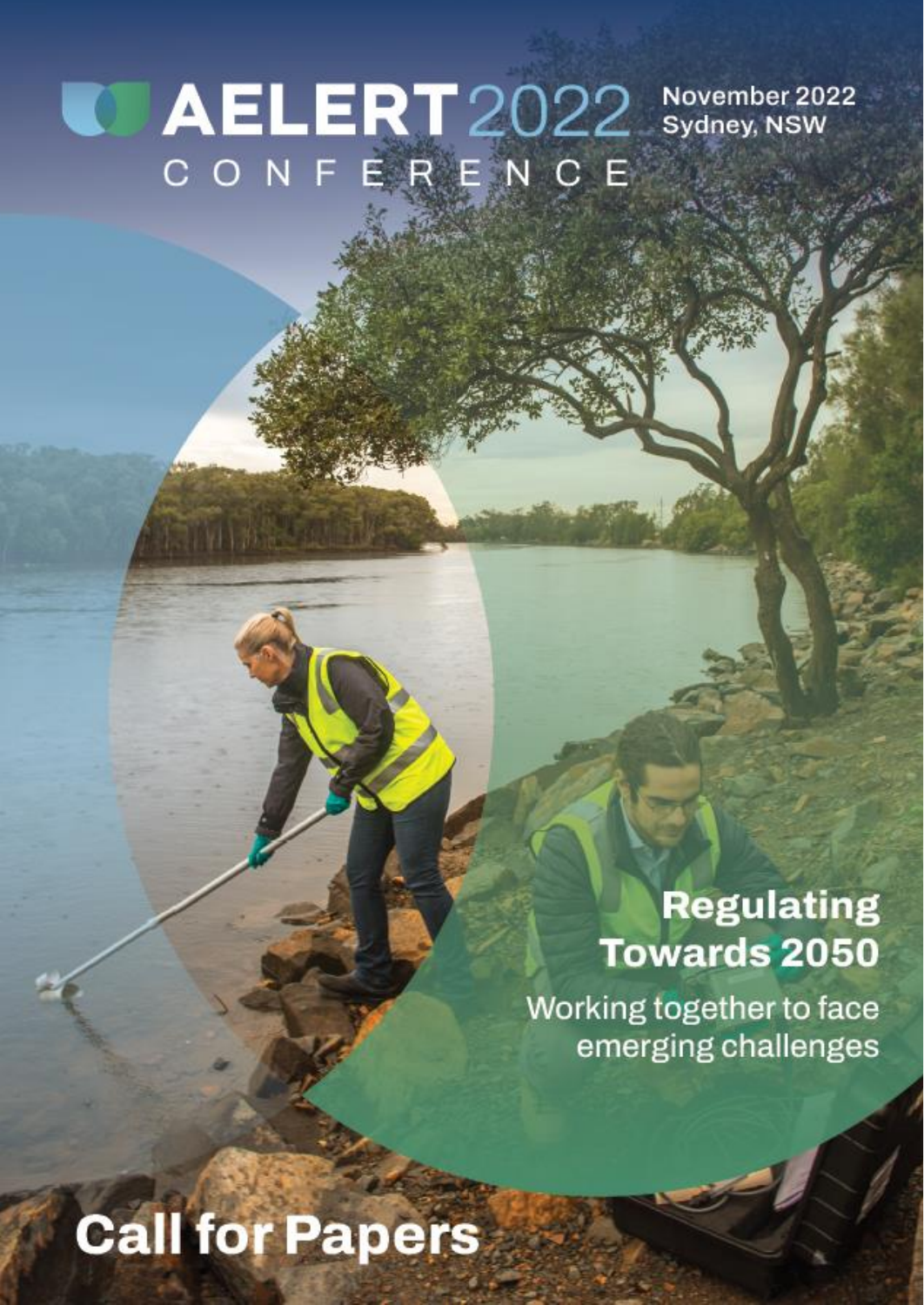# **Conference Call for Papers**

Papers for Concurrent Presentations are due by **Tuesday, 5 th July 2022**

Presenters will be advised of the outcome of their submission by **Tuesday, 2 nd August 2022**

> Final PowerPoint's are due by **A week prior to the conference – November 2022**

If you require further information about the Conference, please contact

#### **Kate Frost**

*Conference Manager* GEMS Event Management P: +61 2 9744 5252 E: [kfrost@gemsevents.com.au](mailto:kfrost@gemsevents.com.au)

For information about technical content of presentations, please contact:

#### **Adam Gilligan**

*Program Convenor* Australasian Environmental Law Enforcement and Regulators neTwork (AELERT) E: [adam.gilligan@awe.gov.au](mailto:adam.gilligan@awe.gov.au)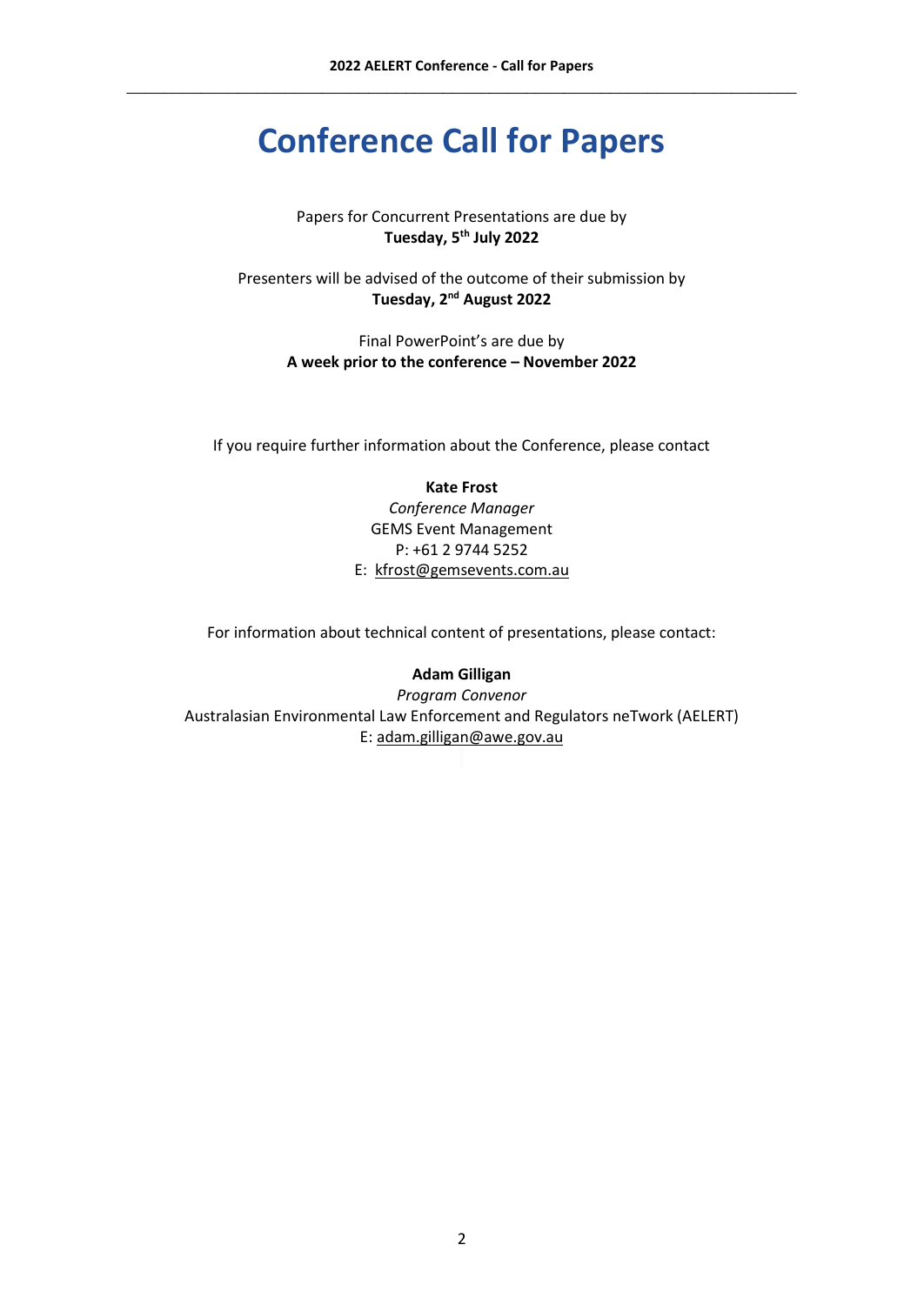## **Invitation to Participate 2022 AELERT Conference**

On behalf of the Conference Organising Committee, we would like to invite you to be a part of the call for concurrent presentations for the upcoming **2022 AELERT Conference,** with the theme of **Regulating Towards 2050: Working together to face emerging challenges**. The Conference will be held in November 2022, with dates, and venue details to be released soon.

The Australian Environmental Law Enforcement and Regulators Network (AELERT) is a network of regulatory agencies concerned with the implementation of environmental law. The network was initiated by the Commonwealth in 2003. Since then, AELERT has grown into a widely recognised professional network for sharing of knowledge and experience between regulatory practitioners within agencies in the field of environmental regulation.

AELERT's membership spans all levels of government across Australia and New Zealand and encompasses a broad range of regulators including but not limited to agriculture, air, noise and water pollution, chemicals, contaminated land, dangerous goods, environmental impact assessment, forestry, pesticides, waste and wildlife.

AELERT's purpose is to foster world-class environmental regulation by facilitating collaboration between agencies. AELERT provides a unique opportunity for regulatory agencies and practitioners, with a focus on environmental regulation, to:

- Collaborate and exchange resources, information, and knowledge
- Share experiences and practical approaches to common challenges
- Build organisation regulatory capability
- Participate in a professional forum of regulators

Through our focus on world class environmental regulation, we aim to provide public value by protecting and enhancing the environment and human health.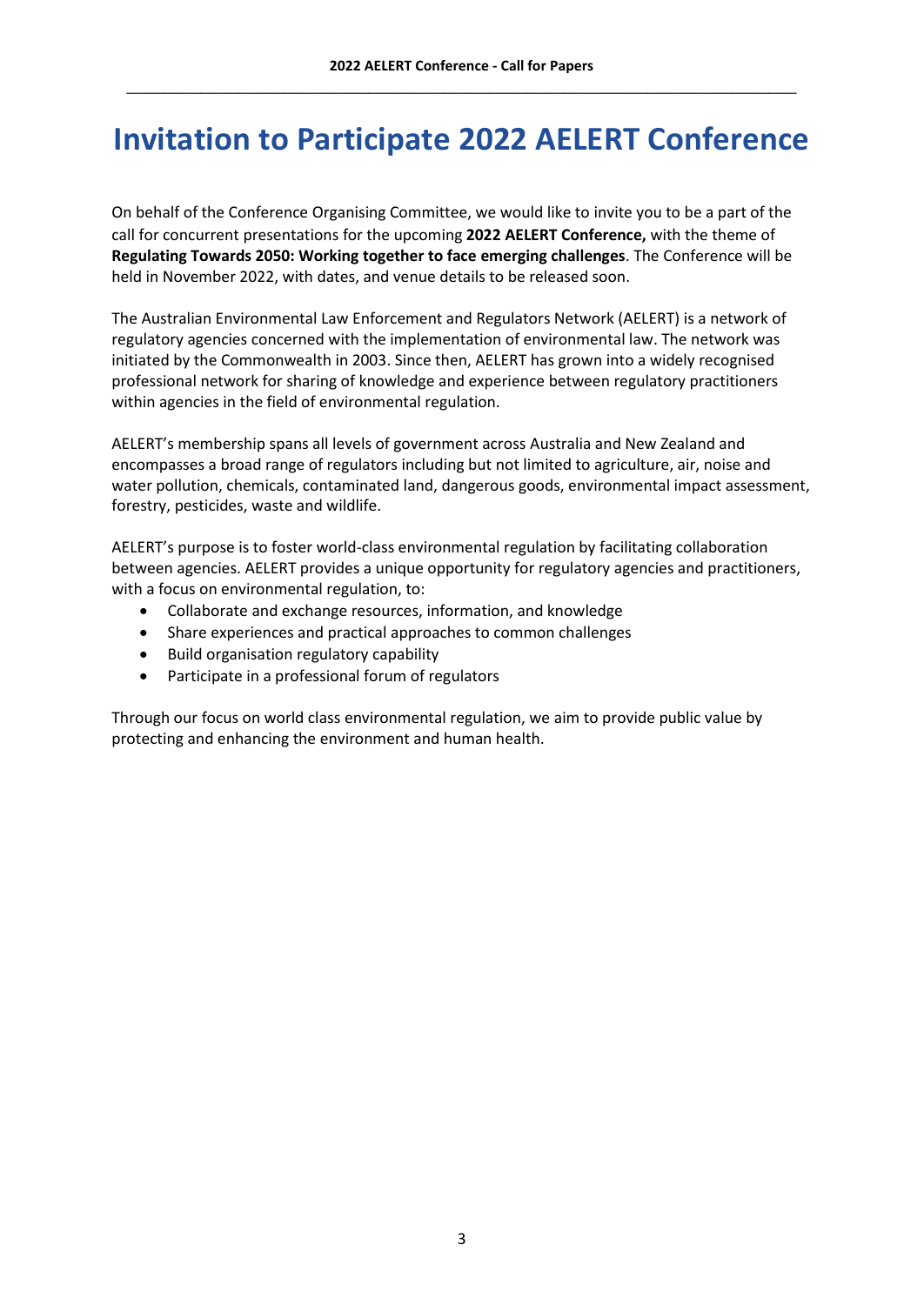## **Conference Program and Audience**

The proposed program includes a mix of formats to encourage discussion and collaboration including sessions with whole group discussions, moderated and facilitated sessions and workshops.

The conference target audience is a diverse range of roles and responsibilities across the environmental regulatory space. This includes, but is not limited to:

- Agriculture
- Air, Noise and Water pollution
- Biodiversity
- Chemicals
- Contaminated Lands
- Cultural Heritage
- Dangerous goods
- Environmental impact assessment
- Environmental health
- Forestry
- Pesticides
- Waste & Resource Recovery
- Water Compliance
- Wildlife Trafficking
- Effective Governance
- Federal/National Government
- State Government
- Local Government
- Environmental Networks
- NGOs
- Academia
- Intergovernmental Organisations

#### **Streams**

The Conference Committee is seeking Expressions of Interest for the conduct of concurrent presentations from stakeholders. Interested authors are encouraged to submit a paper of their selected topic for review and possible selection at the Conference.

Presenters will be required to indicate in which stream they wish their contribution to be considered in, including, but not limited to the concepts listed below:

#### Under the banner of the conference theme: **Regulating Towards 2050: Working together to face emerging challenges.**

We are living in a changing world, and we are regulating in an environment that is subject to change. Climate change is creating increased expectations to regulate greenhouse gas emissions, respond to climate induced environmental impacts such as increased frequency of natural disasters, and regulate adaptively during periods of sustained drought and flood. We are also seeing the emergence of new industries and technologies which require regulation, while continuing to address addressing legacy impacts from past practices.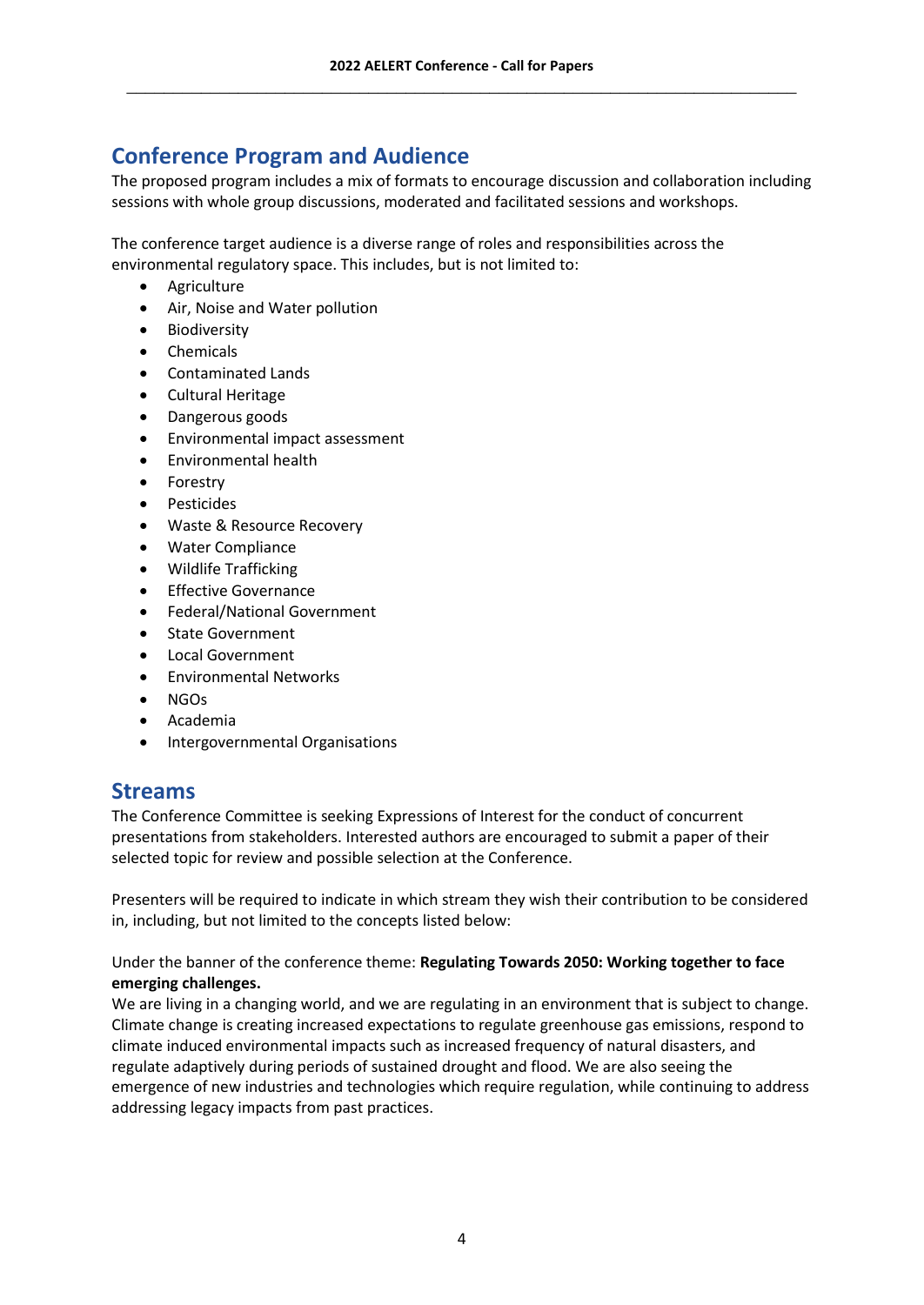#### **Regulating emerging industries and responding to emerging environmental issues (Regulatory Practice stream)**

This stream focuses on current regulatory and emerging environmental threats in various jurisdictions, including challenges to achieving compliance. Topics could include:

- Addressing unregulated pollutants and other environmental issues
- Regulating new and emerging issues, industries, and technologies
- Adaptive regulation in response to changing circumstances

#### **Risk-based regulation: what's new in the regulatory toolkit? (Legislation and Policy stream)**

This stream focuses on recent developments in risk based environmental regulation. Topics could include:

- New legislation to address environmental issues
- New regulatory tools to address environmental harm, hold offenders to account and improve investigative and enforcement powers
- New policy approaches.

#### **Innovation and technology: Adapting the way we work to meet emerging challenges (Innovation and Adaptation stream)**

This stream focuses on showcasing new and emerging solutions driving more effective environmental practice, and the use of new ideas and ways of thinking including intelligence, technology, and data analytics to address environmental problems. Topics could include:

- Using data from self-monitoring, citizen science and complaints to solve problems and target enforcement activities
- Exploring the value of using intelligence to improve environmental outcomes
- The use of tech-enabled innovation such as sensor technologies, body worn cameras or drones
- Using data and predictive analytics and new technology for effective targeting and identifying non-compliance
- Embedding intelligence in environmental agencies
- Research opportunities for academia
- Learning from the results on inquiries into regulation
- Installing a culture of compliance
- Best practice and new approaches in regulatory frameworks, environmental law/policy and fieldcraft
- Measuring outcomes and impacts
- Meeting compliance challenges in the Local Government sector
- Tools for consistent enforcement
- Utilising communications strategies to drive environmental outcomes

#### **Other**

We welcome submissions from relevant subject areas that may fit into the overarching conference theme, and we're open to developing and refining the themes based on the range of submissions received.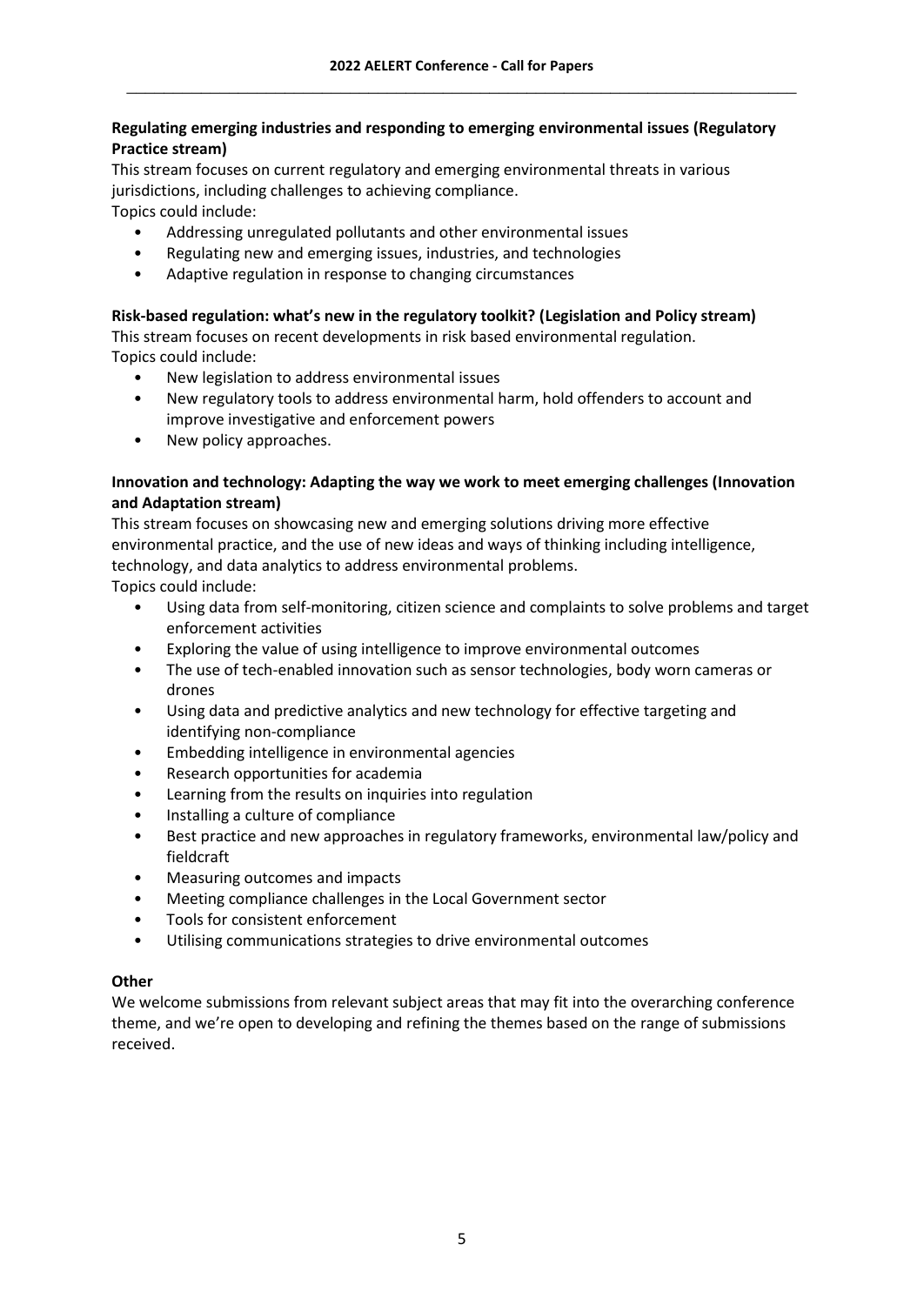## **Type of Presentations**

Presenters will also be required to indicate in what style of presentation they wish their contribution to be considered as, which are listed below:

- Practitioner & Research Papers (10-15 mins including Q&A)
- Case Studies or Showcases (20-30 mins including Q&A)
- Plenary or Breakout Presentations (30-45 mins including Q&A)
- Plenary or Breakout Panel Discussions (45 mins including Q&A)
- Plenary or Breakout Workshops (45-60 mins including Q&A)
- Capacity Building Sessions (45-60 mins including Q&A)
- Discussion Roundtables (45-60 mins including Q&A)

### **Paper Submission Guidelines**

The following guidelines apply for the submission of papers for all concurrent presentations.

- All papers must be submitted via the online Paper [Submission Portal.](https://gems.eventsair.com/aelert-2022/papers-portal)
- In total, paper should be no more than **350 words in length.** Paper exceeding this limit **will not be considered.**
- Submissions must include a biography of the presenter of up to 150 words. Submissions not including a biography of the presenter **will not be considered.**
- Paper must include the following information:

| Author(s):                 | Preferred Given Name, and Surname of all Authors                                                                                   |
|----------------------------|------------------------------------------------------------------------------------------------------------------------------------|
| <b>Presenter:</b>          | Name of person/s who will present the submission at the Conference                                                                 |
| Title:                     | e.g. Mr, Mrs, Ms, Dr, Prof for all persons listed above                                                                            |
| <b>Position:</b>           | Official job title of all presenter/s e.g. Senior Environmental Scientist                                                          |
| Organisation:              | The organisation/institution with which the presenter/s are affiliated.                                                            |
| <b>Contact Details:</b>    | Phone and email details must be provided for the presenter/s.                                                                      |
| <b>Presentation Title:</b> | This is the title that will be included in the attendee app, conference<br>website and promotional material for the Conference.    |
| Stream:                    | Please indicate the most appropriate stream/s for your presentation as<br>outlined in the dot points on page 4-5 of this document. |

- **Papers for concurrent presentations** should be submitted by no later than **Tuesday, 5 th July 2022.**
- Presenters will be advised of the outcome of their submission by no later than Tuesday, 2<sup>nd</sup> **August 2022.** If accepted, further information such as PowerPoint requirements and upcoming due dates will be included in the acceptance email.
- Please note that the Conference Organisers and/or Committee will communicate only with the 'first author' of a presentation. In the case of co-authored presentations, it will be the responsibility of the 'first author' to pass on to the co-author(s), communications from the editors.
- All concurrent presenters are **required to register and pay to attend the Conference for at least the day in which they are scheduled to present.** Presenters should ensure they have in principle support from their agency to attend the conference.